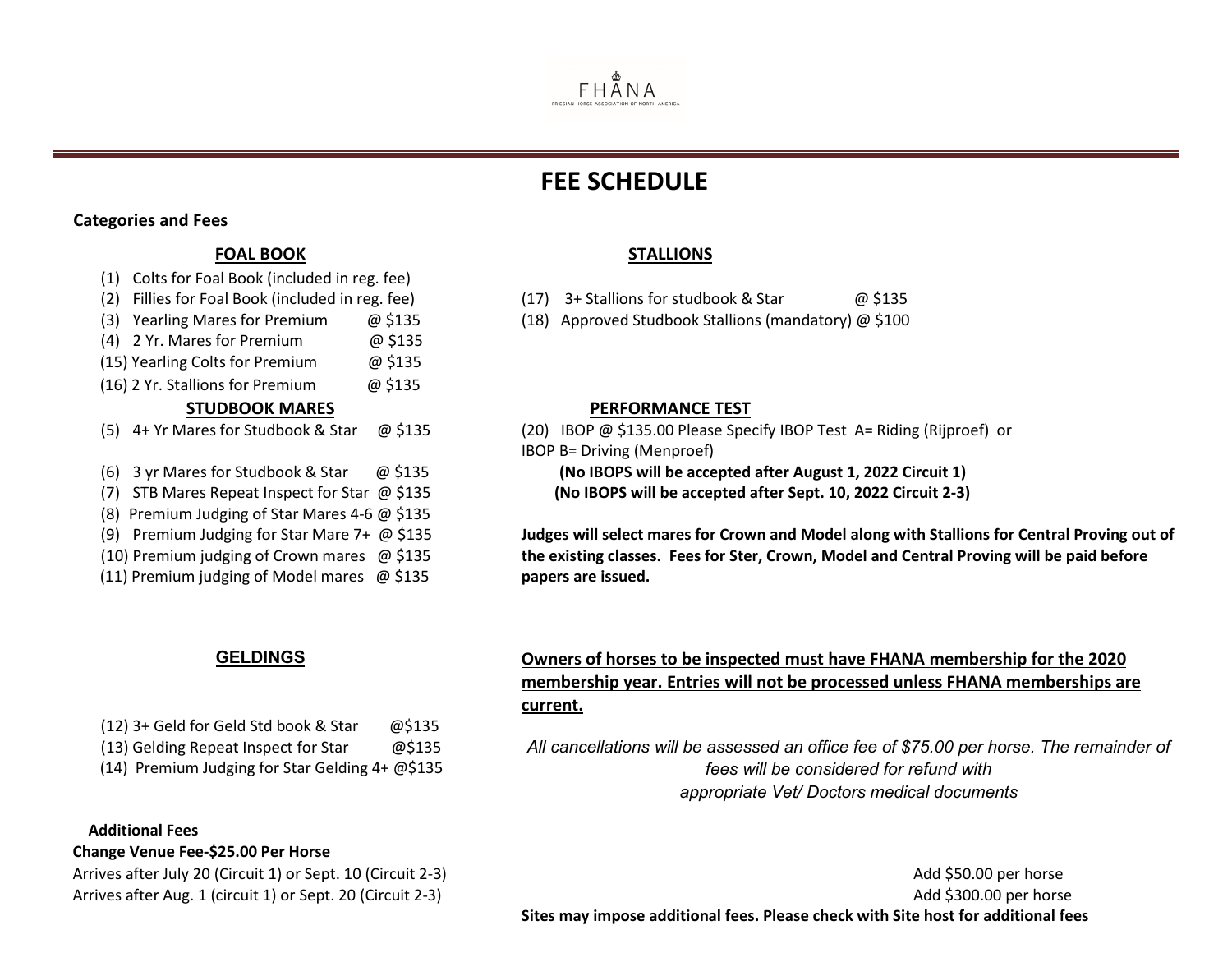

| Deadline: July 20 Circuit 1, Sept. 10 Circuit 2-3                                                  |                          | 2022 Inspection Application                |             | Mail form and payment (US \$) to:         |              |            |
|----------------------------------------------------------------------------------------------------|--------------------------|--------------------------------------------|-------------|-------------------------------------------|--------------|------------|
|                                                                                                    |                          |                                            |             | FHANA, 4037 Iron Works Parkway, Suite 160 |              |            |
| Entries received in the FHANA office after this date will not be in the catalog                    | Lexington, KY 40511-8483 |                                            |             |                                           |              |            |
| <b>INSPECTION SITE:</b>                                                                            |                          | <b>Owner Name/ FHANA Membership #</b>      |             | <b>Owner's Address:</b>                   |              |            |
| <b>Inspection Date:</b>                                                                            |                          | <b>Breeder's Name</b>                      |             | Phone:                                    |              |            |
| <b>Horse Name</b>                                                                                  | Sex                      | <b>Birth</b>                               | <b>Sire</b> | E-mail:<br><b>Dam</b>                     | <b>Class</b> | Inspection |
| & Reg. #                                                                                           | $(N/\epsilon)$<br>G)     | Date                                       | & Reg. #    | & Reg. #                                  | $(1-20)$     | Fee        |
|                                                                                                    |                          |                                            |             |                                           |              |            |
|                                                                                                    |                          |                                            |             |                                           |              |            |
|                                                                                                    |                          |                                            |             |                                           |              |            |
|                                                                                                    |                          |                                            |             |                                           |              |            |
|                                                                                                    |                          |                                            |             |                                           |              |            |
|                                                                                                    |                          |                                            |             |                                           |              |            |
|                                                                                                    |                          |                                            |             |                                           |              |            |
| Check or Money Order in US Funds (Payable to Friesian Horse Association of North America or FHANA) |                          |                                            |             | <b>Total of class fees</b>                |              |            |
| Please charge my credit card: □ Discover □ MasterCard □ Visa                                       |                          |                                            |             |                                           |              |            |
|                                                                                                    |                          |                                            |             | Late Fees                                 |              |            |
| Billing Address for Credit Card: <u>Cambridge Communication</u>                                    |                          |                                            |             |                                           |              |            |
|                                                                                                    | <b>Total</b>             |                                            |             |                                           |              |            |
| Expiration Date: ________/ _________                                                               |                          |                                            |             |                                           |              |            |
| CVV2:                                                                                              |                          | Payment must be included to complete entry |             |                                           |              |            |
| (this is the 3 digit number on the back of MasterCard, Visa and Discover card)                     |                          |                                            |             | *** Don't forget Coggins tests are        |              |            |
| Signature                                                                                          |                          |                                            |             | Mandatory for all sites***                |              |            |

*: DATE:*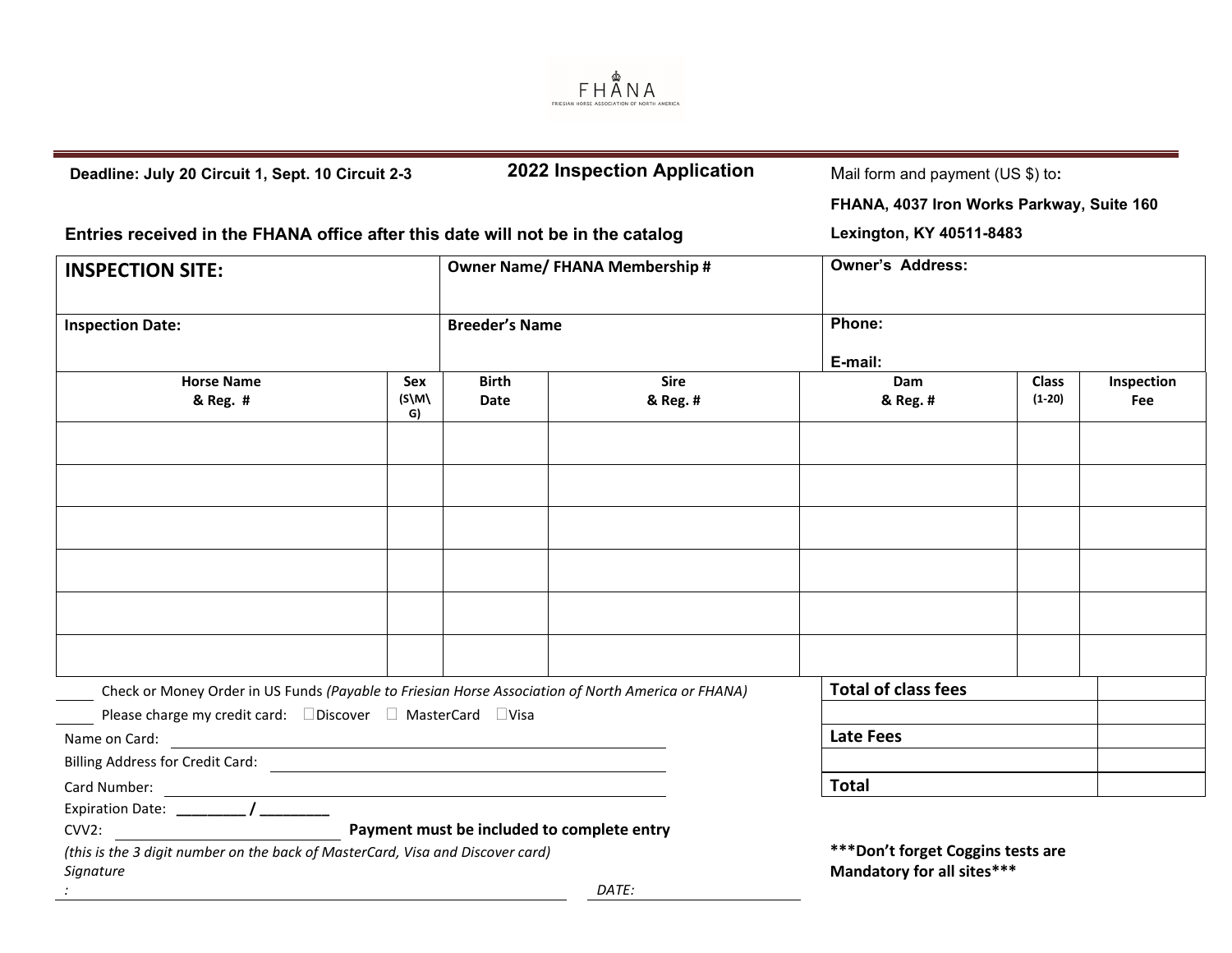

### *THE FOLLOWING LIABILITY AND DRUG TESTING WIAVER MUST BE SIGNED TO COMPLETE THIS ENTRY FOR ACCEPTANCE.*

### **Friesian Horse Association of North American (FHANA) Release, Assumption of Risk, Waiver, and Indemnification This document waives important legal rights, read it carefully before signing.**

I AGREE in consideration for my participation in this FHANA Keuring/Inspection show,(hereinafter referred to as the Event) to the following:

I AGREE that I choose to participate voluntarily in this Event with my horse(s), as an owner, lessee, agent, rider, runner, trainer or as a parent or guardian of a minor voluntarily and with my permission participating and/or attending this event. I am fully aware and acknowledge that any event involving horses, and specifically this Event, involve inherent dangerous risks of accident, loss, both personal and property, and serious bodily injury including broken bones, head injuries, trauma, pain, suffering and/or death (hereinafter referred to as Harm).

I AGREE to release FHANA, the Event and the Host of said Event, from all claims for money damages or otherwise for any harm to me, my ward, or my horse(s) and for any harm caused by me, my ward or my horse(s) to others, even if the harm resulted, directly or indirectly, from the negligence of FHANA, the Event or the Host.

I AGREE to expressly assume all risks of harm to me, my ward or my horse(s), including harm resulting from the negligence of FHANA, the Event or the Host.

I AGREE to indemnify (that is to pay any losses, damages, or costs incurred by) FHANA, the Event and/or the Host and to hold them harmless with respect to claims for harm to me, my ward or my horse(s), and for claims made by others for any Harm caused by me, my ward or my horse(s) at the Event or while my horse(s) are stabled at the Host location.

If I am a parent or guardian of a minor participating or attending the Event, I consent to the minor's participation and/or attendance and AGREE to all of the above provisions and AGREE to assume all of the obligations of this Agreement on the minor's behalf.

I AGREE that FHANA, the Event and the Host as used above includes all of their officials, officers, directors, employees, agents, personnel, volunteers and affiliated organizations involved in this Event.

I further REPRESENT that I have the requisite training, horsemanship skills and abilities to safely participate in this Event.

Furthermore sites may be randomly chosen for drug testing. FHANA will acquire a Veterinarian to randomly sample Champion or Reserve Champions at the undisclosed site. A FHANA representative will be available to supervise the test and randomly draw the horses to be tested. The veterinarian will draw a blood sample from the randomly chosen horses. The sample will then be shipped to the USEF laboratory to be tested.

By signing this form you are also authorizing FHANA and the appointed Veterinarian to draw blood from your horse/s to be sampled by the USEF Laboratories. The sample will only be taken from your horse if they are awarded Champion or Reserve Champion in their respective classes. If you refuse to sign this form you will not be allowed to participate in the Keuring/event. No refunds will be issued. The results from the blood sample will be available in approximately 4-6 weeks after the final Keuring/inspection. You will be notified by a Keuring Committee representative of the results of your sample.